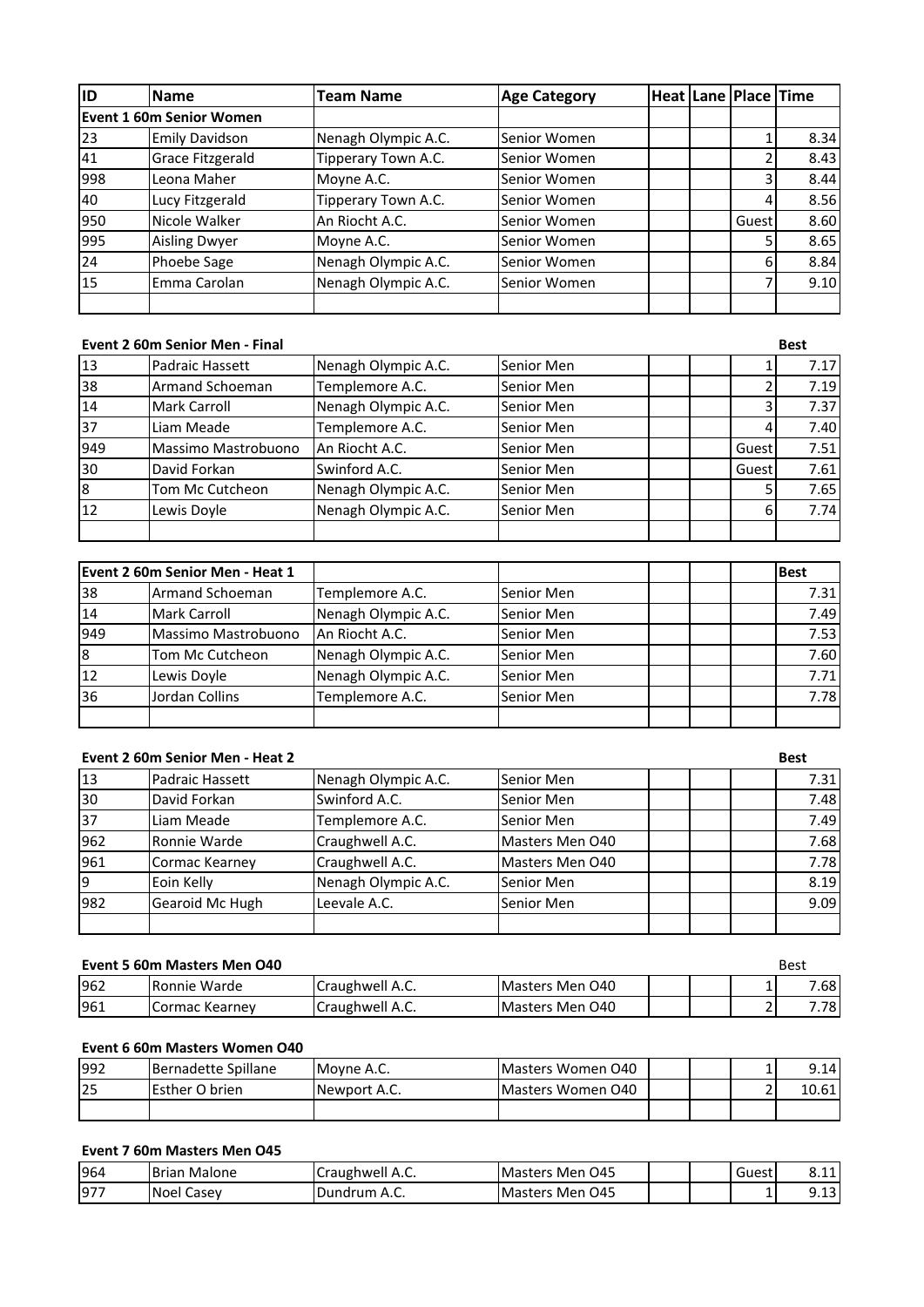# **Event 8 60m Masters Women O45**

| <b>27</b>  | <b>IFiona Kelly Walker</b> | Newport A.C.   | <b>IMasters Women 045</b> |  |        | 8.95  |
|------------|----------------------------|----------------|---------------------------|--|--------|-------|
| <b>142</b> | Nichola Tighe              | Waterford A.C. | Masters Women 045         |  | Guesti | 9.10I |
|            |                            |                |                           |  |        |       |

#### **Event 9 60m Masters Men O50**

| 985 | .<br>Finbarr Whelan | .<br>Liscarroll A.C. | O <sub>50</sub><br>Masters Men |  | - | ີ<br>-<br>u<br>ο. ου |
|-----|---------------------|----------------------|--------------------------------|--|---|----------------------|
|     |                     |                      |                                |  |   |                      |

#### **Event 13 60m Masters Men O60**

| 989 | Larry O Grady | ' Milers A.C.<br>I Mooreabbev | Masters Men 060 |  | - | $- -$<br>، ب ٻ |
|-----|---------------|-------------------------------|-----------------|--|---|----------------|
|     |               |                               |                 |  |   |                |

#### **Event 15 60m Masters Men O65**

| 980 | l Seamus<br>Fox | [Fanahan Mc Sweeney A.C. | Masters Men 065 |  | - | 1.46 |
|-----|-----------------|--------------------------|-----------------|--|---|------|
|     |                 |                          |                 |  |   |      |

## **Event 16 60m Masters Women O65**

| 959 | Galloway<br>Hazel | Clonmel<br>A.C. | O <sub>65</sub><br>Women<br><b>I</b> Masters |  | - | 10.42 |
|-----|-------------------|-----------------|----------------------------------------------|--|---|-------|
|     |                   |                 |                                              |  |   |       |

|     | Event 20 200m Senior Women |                      |                   |       | <b>Time</b> |
|-----|----------------------------|----------------------|-------------------|-------|-------------|
| 950 | Nicole Walker              | An Riocht A.C.       | Senior Women      | Guest | 28.21       |
| 998 | Leona Maher                | Moyne A.C.           | Senior Women      |       | 28.45       |
| 995 | <b>Aisling Dwyer</b>       | Moyne A.C.           | Senior Women      |       | 28.97       |
|     | 953 Emma Oneill            | Carrick-on-Suir A.C. | Senior Women      | 3     | 29.14       |
| 24  | Phoebe Sage                | Nenagh Olympic A.C.  | Senior Women      | 4     | 29.63       |
|     | 42 Nichola Tighe           | Waterford A.C.       | Masters Women 045 | Guest | 31.25       |
|     | 951 Rachel O Shea          | Carrick-on-Suir A.C. | Senior Women      |       | 31.86       |
|     | 959 Hazel Galloway         | Clonmel A.C.         | Masters Women O65 | 6     | 37.29       |

# **Event 21 200m Senior Men Time** 30 David Forkan Swinford A.C. Senior Men Guest 33.78 949 | Massimo Mastrobuono | An Riocht A.C. | Senior Men | | Guest | 23.80 8 Tom Mc Cutcheon Nenagh Olympic A.C. Senior Men 1 | 1 23.92 37 Liam Meade Templemore A.C. Senior Men | | | 2 24.36 12 Lewis Doyle Nenagh Olympic A.C. Senior Men | | | 3 24.40 36 Jordan Collins Templemore A.C. Senior Men 4 25.79 9 **Eoin Kelly 19 Allied Acc.** Senior Men 19 | 5 | 27.74

## **Event 22 400m Senior Women**

| 955 | つ Shea<br>l Lorna | -<br>Carrick-on-Suir A.C. | Women<br>Senior |  | - | $\sim$<br>n٤<br>1.03.12 |
|-----|-------------------|---------------------------|-----------------|--|---|-------------------------|
|     |                   |                           |                 |  |   |                         |

## **Event 23 400m Senior Men**

| 13  | Padraic Hassett | Nenagh Olympic A.C.  | Senior Men |  | -     | 53.49 |
|-----|-----------------|----------------------|------------|--|-------|-------|
| 974 | Kevin O grady   | <b>IDooneen A.C.</b> | Senior Men |  | Guest | 56.73 |
|     |                 |                      |            |  |       |       |

## **Event 26 400m Masters Men O40**

| 971 | Sullivan<br>$\sim$ $\sim$<br>.shane r<br>. U | IDooneen A.C.   | Men 040 .<br>lMasters |  | Guest | $\overline{ }$<br>55.45 |
|-----|----------------------------------------------|-----------------|-----------------------|--|-------|-------------------------|
| 32  | IAdrian Mc Ginley                            | Templemore A.C. | Men O40 ،<br>lMasters |  |       | .36'                    |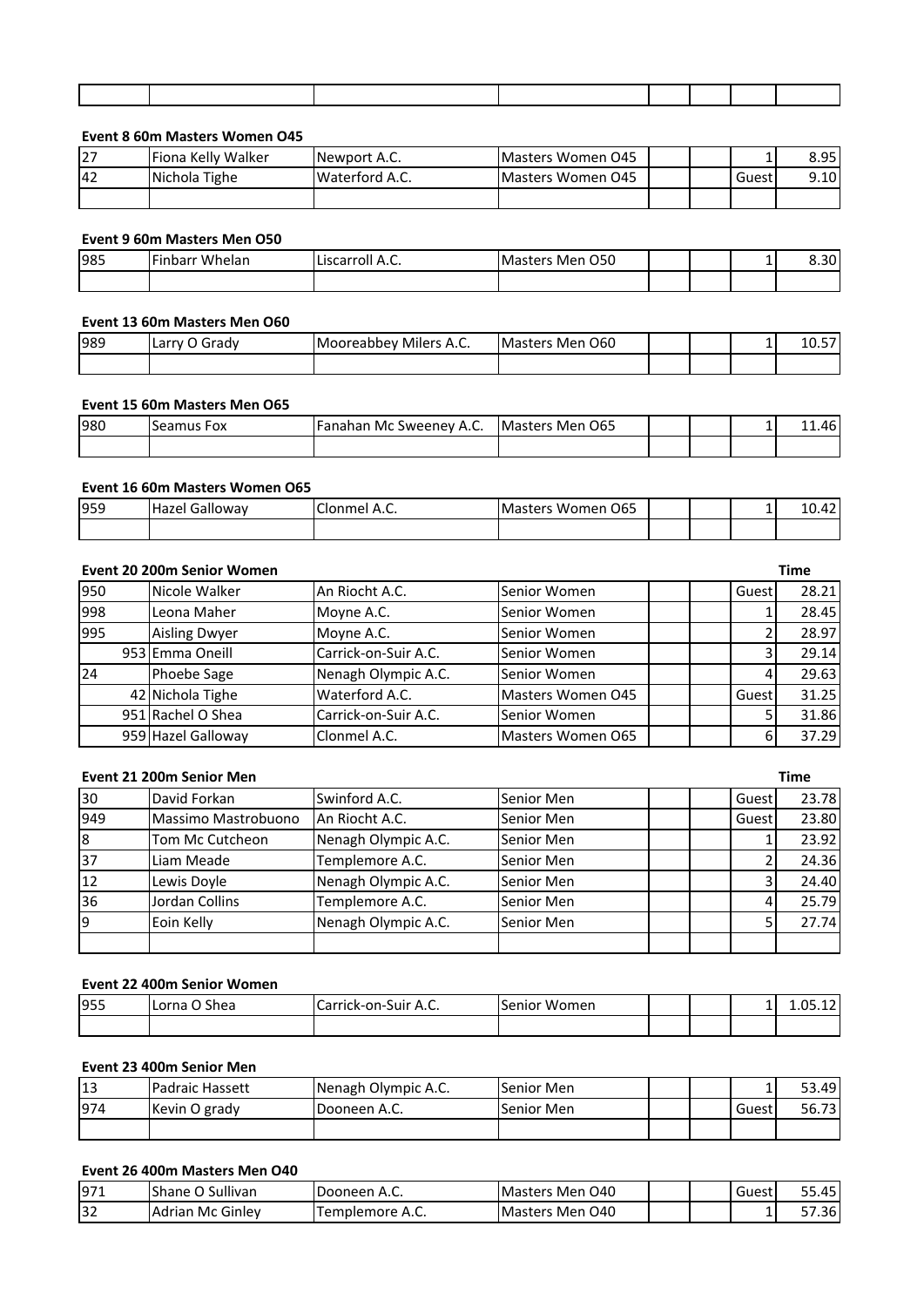| 962 | Ronnie Warde | Craughwell A.C. | <b>Masters Men 040</b> |  | ∽<br>Guest | 58.55 |
|-----|--------------|-----------------|------------------------|--|------------|-------|
|     |              |                 |                        |  |            |       |

## **Event 27 300m Masters Women O40 Time**

|     |                     |              |                   |  | .     |
|-----|---------------------|--------------|-------------------|--|-------|
| 992 | Bernadette Spillane | Movne A.C.   | Masters Women 040 |  | 50.25 |
| 978 | Catherine Fogarty   | Dundrum A.C. | Masters Women 040 |  | 56.27 |
| 25  | Esther O brien      | Newport A.C. | Masters Women 040 |  | 59.86 |
|     |                     |              |                   |  |       |

# **Event 28 400m Masters Men O45**

| 964 Brian Malone    | Craughwell A.C.          | Masters Men 045        |  | 59.02    |
|---------------------|--------------------------|------------------------|--|----------|
| 972 Tony Fitzgerald | Dooneen A.C.             | <b>Masters Men 045</b> |  | 1.00.531 |
| 28 Dermot Woods     | <b>St. Finbarrs A.C.</b> | <b>Masters Men 045</b> |  | 1.07.17' |
|                     |                          |                        |  |          |
|                     |                          |                        |  |          |

## **Event 29 300m Masters Women O45**

| 35 | Lisa Ryan | Femplemore A.C. | O45<br>.<br>: Women<br><b>IMasters</b> |  | <b>.</b> | ົາດ<br>лc<br>7.ZO |
|----|-----------|-----------------|----------------------------------------|--|----------|-------------------|
|    |           |                 |                                        |  |          |                   |

## **Event 34 400m Masters Men O60**

| י<br>L | Niall Kelly | $\sim$ 1<br><b>I</b> Nenagh<br>Olympic A.C. | Men 060 ו<br><b>I</b> Masters |  | <br>$\sim$<br>$\Delta$<br><b>1.17.JJ</b> |
|--------|-------------|---------------------------------------------|-------------------------------|--|------------------------------------------|
|        |             |                                             |                               |  |                                          |

## **Event 44 800m Senior Men Time**

|    | <b>Ted Collins</b> | Nenagh Olympic A.C. | Senior Men |  | 1.59.69          |
|----|--------------------|---------------------|------------|--|------------------|
|    | Cian Hodgins       | Nenagh Olympic A.C. | Senior Men |  | 2.01.53 <b>I</b> |
| l6 | Thomas Bergin      | Nenagh Olympic A.C. | Senior Men |  | 2.08.741         |
|    |                    |                     |            |  |                  |

## **Event 49 800m Masters Men O45**

| 969             | Laurence Arthur   | Derg A.C.                | Masters Men 045        |  | 2.07.03 |
|-----------------|-------------------|--------------------------|------------------------|--|---------|
| 984             | <b>Keith Daly</b> | Limerick A.C.            | <b>Masters Men 045</b> |  | 2.14.37 |
| $\overline{28}$ | Dermot Woods      | <b>St. Finbarrs A.C.</b> | <b>Masters Men 045</b> |  | 2.38.04 |
|                 |                   |                          |                        |  |         |
|                 |                   |                          |                        |  |         |
|                 |                   |                          |                        |  |         |

## **Event 53 800m Masters Men O55 Time**

| 970 | Michael Kelly        | Derg A.C.    | <b>IMasters Men O55</b> |  | Guest   2.26.48 |
|-----|----------------------|--------------|-------------------------|--|-----------------|
| 957 | <b>Bernard Feerv</b> | Clonmel A.C. | <b>IMasters Men O55</b> |  | 112.47.57       |
|     |                      |              |                         |  |                 |

## **Event 62 1500m Senior Women Time**

| 122 | IJennifer O'Learv       | Nenagh Olympic A.C. | <b>ISenior Women</b> |  | Guest 4.58.30 |
|-----|-------------------------|---------------------|----------------------|--|---------------|
| 996 | <b>ISharon Cantwell</b> | Movne A.C.          | <b>ISenior Women</b> |  | 115.16.11     |
| 997 | Lisa Quinlan            | Movne A.C.          | <b>Senior Women</b>  |  | 215.58.58     |
|     |                         |                     |                      |  |               |

# **Event 63 1500m Senior Men**

| 991 | <b>IMossy</b><br>' Bracken | Coolcroo A.C.<br><b>IMovcarkey</b> | Men<br>.Senior |  | . | $- -$<br>.<br>. |
|-----|----------------------------|------------------------------------|----------------|--|---|-----------------|
|     |                            |                                    |                |  |   |                 |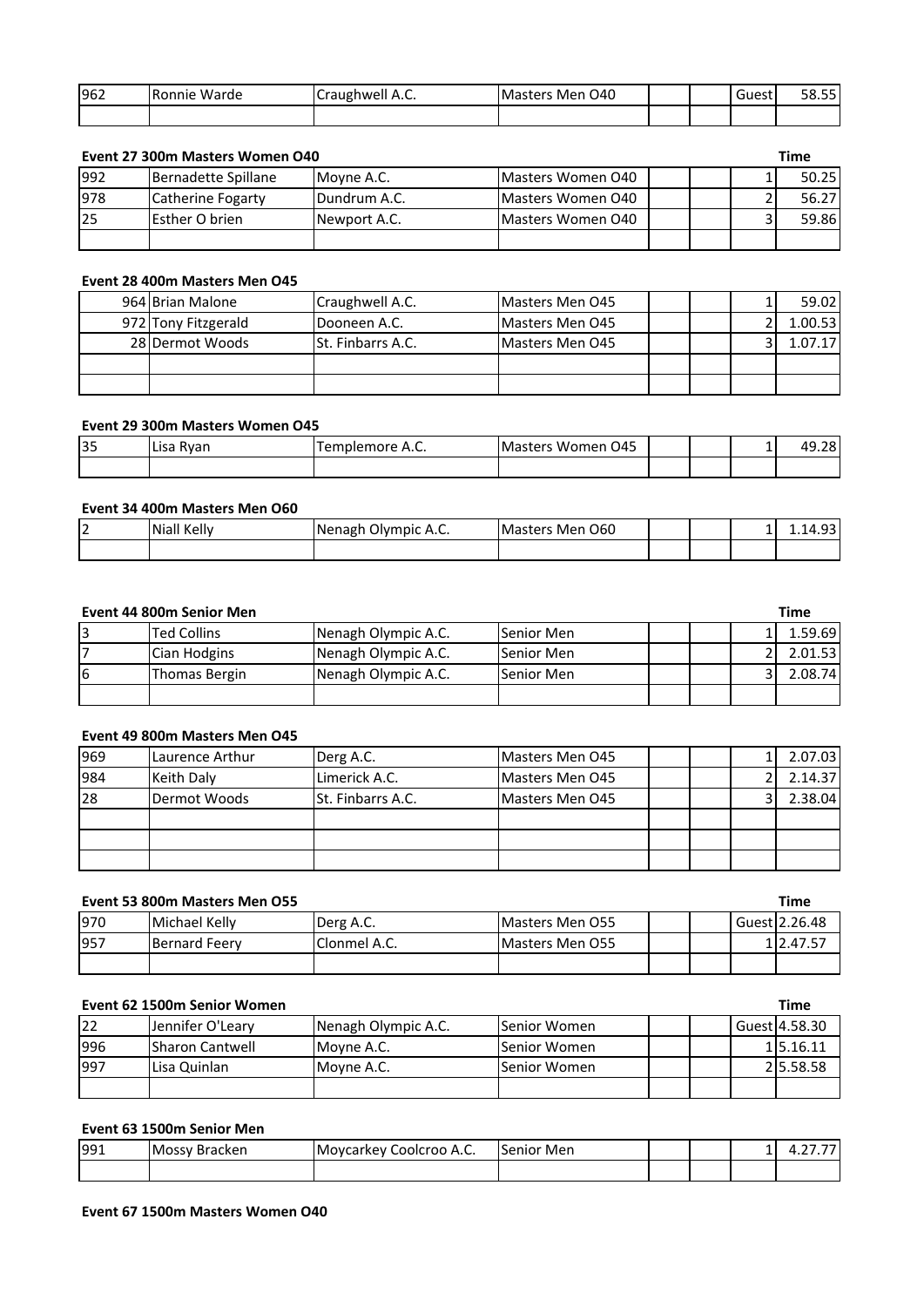| 978 | Catherine<br>Fogarty | Dundrum A.C. | Masters Women<br>O40 |  | <b>.</b> | 301<br> |
|-----|----------------------|--------------|----------------------|--|----------|---------|
|     |                      |              |                      |  |          |         |

## **Event 71 1500m Masters Women O50**

| 993 | Sinead<br>Tynan | Moyne A.C. | O50<br>Masters Women |  | 06.ږ<br>40 |
|-----|-----------------|------------|----------------------|--|------------|
|     |                 |            |                      |  |            |

## **Event 72 1500m Masters Men O55**

| 957 | Bernard<br>. Feerv | A.C.<br>lClonmel                | <b>IMasters Men O55</b> |  | $\sim$ $\sim$ $\sim$<br>- خ0.0د. ـ |
|-----|--------------------|---------------------------------|-------------------------|--|------------------------------------|
|     | 1 David Sheahan    | <b>Nenagh</b><br>↑ Olympic A.C. | <b>IMasters Men 045</b> |  |                                    |

## **Event 104 Walk Masters Men O40**

| 960 | <b>Ross Alexander</b> | $\cdots$<br>∽<br>. Coolduill A.C. | <b>Masters Men 040</b> |  | $\perp$ | 38.69″، |
|-----|-----------------------|-----------------------------------|------------------------|--|---------|---------|
|     |                       |                                   |                        |  |         |         |

## **Event 110 Walk Masters Men O55**

| 958 | Laste<br>IJohn | $\sim$<br>-<br>Clonmel A.C. | O <sub>55</sub><br>፡ Men<br><b>Masters</b> |  | $\perp$ | $\sim$ $-$<br><br>− 7 .∠. |
|-----|----------------|-----------------------------|--------------------------------------------|--|---------|---------------------------|
|     |                |                             |                                            |  |         |                           |

## **Event 118 Walk Masters Men O75**

| 981 | Miceal Mc Cormack | Fethard A.C. | rs Men 075<br><b>Masters</b> |  | - | 16.06 |
|-----|-------------------|--------------|------------------------------|--|---|-------|
|     |                   |              |                              |  |   |       |

## **Event 119 3000m Masters Men O35**

| 990 | Paddy<br>Cummins | Coolcroo A.C.<br><b>Movcarkey</b> | <b>Masters Men 035</b> |  | 1   10.01.42 |
|-----|------------------|-----------------------------------|------------------------|--|--------------|
|     |                  |                                   |                        |  |              |

# **Event 120 3000m Masters Men O40**

| 39  | John Fitzgibbon     | Thurles Crokes A.C.  | Masters Men 040 |  | 9.17.14    |
|-----|---------------------|----------------------|-----------------|--|------------|
| 975 | <b>Martin Keane</b> | <b>IDundrum A.C.</b> | Masters Men 040 |  | 2 10.46.50 |
| 976 | Michael Ryan        | <b>IDundrum A.C.</b> | Masters Men 040 |  | 3 11.03.02 |
|     |                     |                      |                 |  |            |

## **Event 121 3000m Masters Men O45**

| 1 T. | $\sim$ 1<br>David<br>Sheahan | <u>_</u><br>Olympic A.C.<br><b>I</b> Nenagh | Masters Men 045 |  | $\Omega$<br>74<br>----- |
|------|------------------------------|---------------------------------------------|-----------------|--|-------------------------|
|      |                              |                                             |                 |  |                         |

# **Event 122 3000m Masters Men O50**

| 956 | Conor F<br>Fleming | $\sim$<br>-<br>, clonmel A.C. | O50<br>Masters Men |  | 6.44<br>10.2 |
|-----|--------------------|-------------------------------|--------------------|--|--------------|
|     |                    |                               |                    |  |              |

# **Event 123 3000m Guests**

| 21 | Niamh Cunneen | <b>Nenagh Olympic A.C.</b>  | 10.26.81 |  |  |
|----|---------------|-----------------------------|----------|--|--|
| 20 | Ellen Cunneen | <b>INenagh Olympic A.C.</b> | 10.40.77 |  |  |

## **Event 124 Senior Women 4 x 200m**

|   | Nenagh Olympic A.C. | 1.55.08 |  |
|---|---------------------|---------|--|
| - | Moyne A.C.          | 1.JU.U  |  |

## **Event 125 Senior Men 4 x 200m**

| . .    | Nenagh Olympic A.C. | 1.37.40 |  |
|--------|---------------------|---------|--|
| $\sim$ | Templemore A.C.     | 1.39.75 |  |
| IJ     | Nenagh Olympic A.C. | 1.41.11 |  |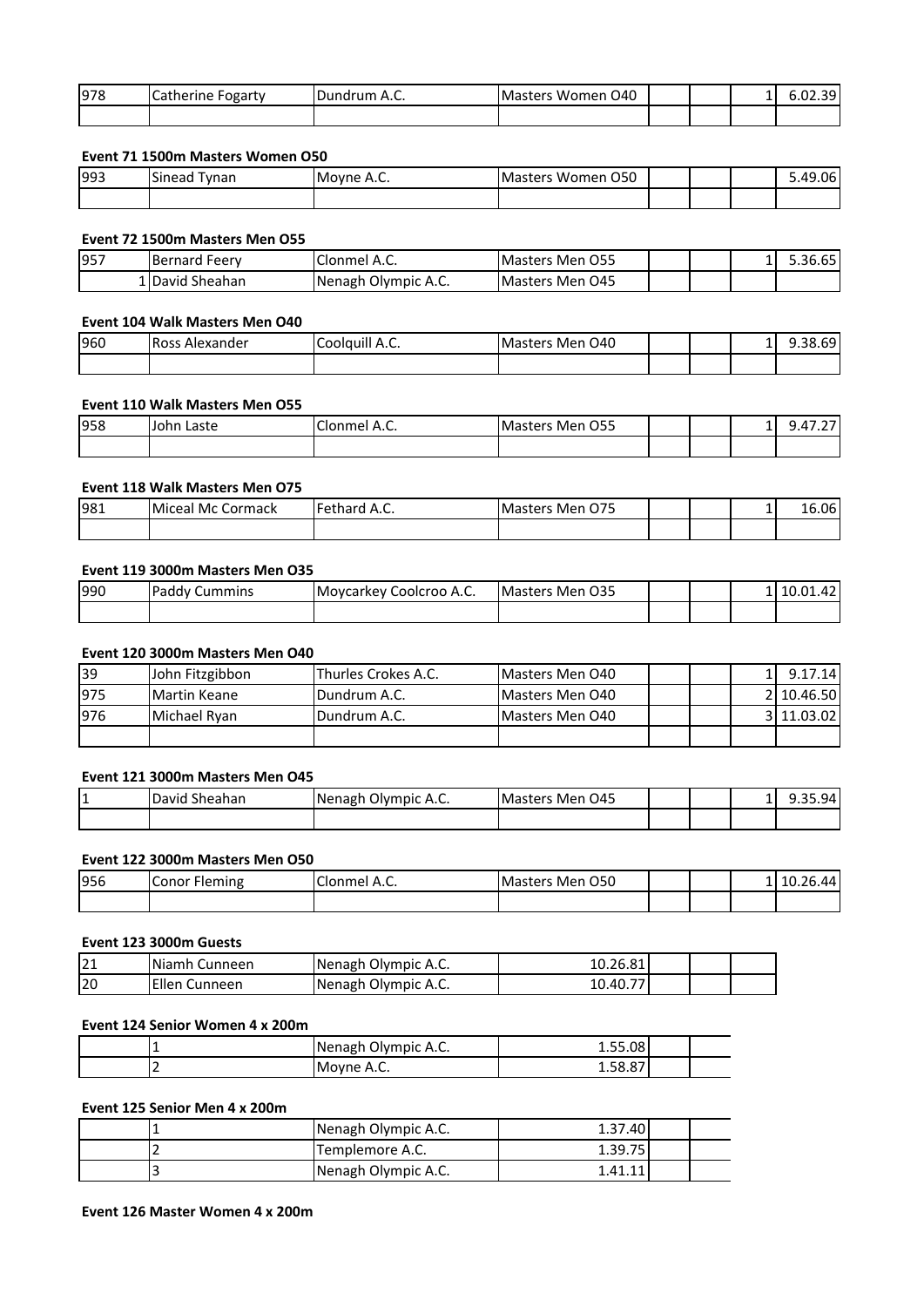| . . | -<br>Moyne A.C. | $\overline{\phantom{0}}$<br>$\sim$<br>ີ 4<br>∽<br>- - -<br>---- |  |
|-----|-----------------|-----------------------------------------------------------------|--|
|     |                 |                                                                 |  |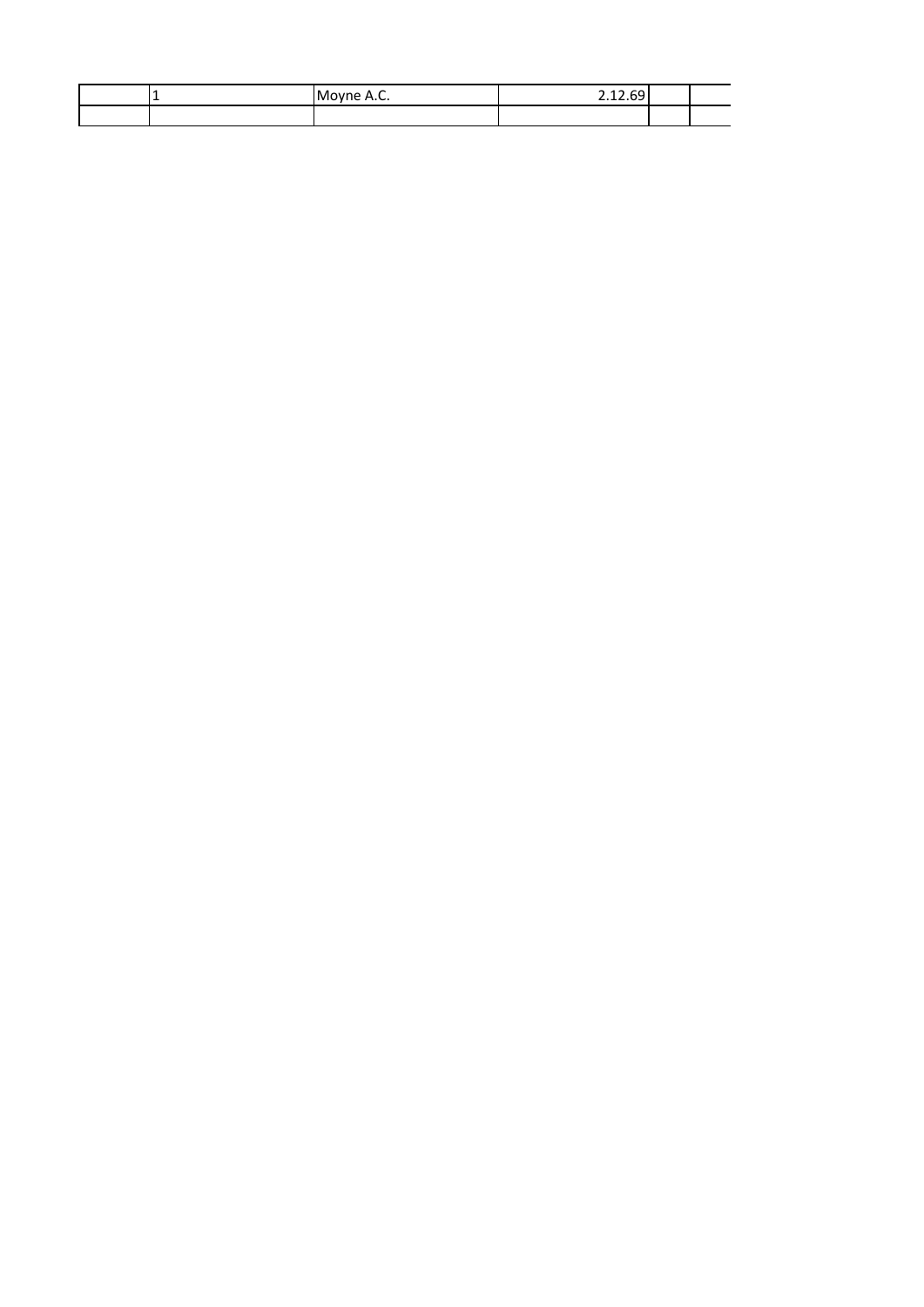#### **Event 119 Long Jump Senior Women**

| ID  | <b>Name</b>             | <b>Team Name</b>     | <b>Age Category</b> | #1   | #2   | #3          | #4   |  | <b>Best</b> |
|-----|-------------------------|----------------------|---------------------|------|------|-------------|------|--|-------------|
| 41  | <b>Grace Fitzgerald</b> | Tipperary Town A.C.  | Senior Women        | x    | 5.24 | 4.80        | 5.09 |  | 5.24        |
| 953 | Emma Oneill             | Carrick-on-Suir A.C. | Senior Women        | 4.97 | 5.10 | x           | 4.99 |  | 5.10        |
| 23  | <b>Emily Davidson</b>   | Nenagh Olympic A.C.  | Senior Women        | x    | 4.95 | 4.82        | 4.93 |  | 4.95        |
| 955 | Lorna O Shea            | Carrick-on-Suir A.C. | Senior Women        | 4.85 | 4.65 | 4.95        | 4.77 |  | 4.95        |
| 16  | Ellen O dwyer           | Nenagh Olympic A.C.  | Senior Women        | 4.64 | 4.88 | $\mathbf x$ | 4.67 |  | 4.88        |
| 40  | Lucy Fitzgerald         | Tipperary Town A.C.  | Senior Women        | 4.71 | x    | 4.64        | 4.57 |  | 4.71        |
| 954 | Aoife O Shea            | Carrick-on-Suir A.C. | Senior Women        | 4.59 | 4.53 | 4.63        | 4.48 |  | 4.63        |
| 951 | Rachel O Shea           | Carrick-on-Suir A.C. | Senior Women        | x    | x    | x           | 4.47 |  | 4.47        |
|     |                         |                      |                     |      |      |             |      |  |             |

#### **Event 123 Long Jump Masters Men O40**

| lıp | <b>Name</b>             | Team Name       | <b>Age Category</b> | #1             | #2        | <br>#3 |  | Best                   |
|-----|-------------------------|-----------------|---------------------|----------------|-----------|--------|--|------------------------|
| 32  | <b>Adrian Mc Ginley</b> | Templemore A.C. | Masters Men O40     | $\sim$<br>4.23 | 4.70<br>4 |        |  | $\sim$<br>ı.<br>+. / U |
|     |                         |                 |                     |                |           |        |  |                        |

# **Event 133 Long Jump Masters Men O65**

| liD | <b>Name</b>                        | <b>Team Name</b>        | <b>Age Category</b> | #1    | #2    | #3   | #4    |  | <b>Best</b> |
|-----|------------------------------------|-------------------------|---------------------|-------|-------|------|-------|--|-------------|
| 980 | Seamus Fox                         | Fanahan Mc Sweeney A.C. | Masters Men O65     | x     | x     | 3.17 | 3.25  |  | 3.25        |
|     |                                    |                         |                     |       |       |      |       |  |             |
|     |                                    |                         |                     |       |       |      |       |  |             |
|     | Event 160 Triple Jump Senior Women |                         |                     |       |       |      |       |  |             |
| lıD | <b>Name</b>                        | <b>Team Name</b>        | <b>Age Category</b> | #1    | #2    | #3   | #4    |  | <b>Best</b> |
| 40  | Lucy Fitzgerald                    | Tipperary Town A.C.     | Senior Women        | 10.38 | x     | x    | 10.54 |  | 10.54       |
| 953 | Emma Oneill                        | Carrick-on-Suir A.C.    | Senior Women        | 10.05 | 10.10 | x    | 9.99  |  | 10.10       |
| 951 | Rachel O Shea                      | Carrick-on-Suir A.C.    | Senior Women        | x     | 10.01 | x    | x     |  | 10.01       |
| 16  | Ellen O dwver                      | Nenagh Olympic A.C.     | Senior Women        | 8.91  | 8.50  | 9.19 | 9.28  |  | 9.28        |
| 41  | Grace Fitzgerald                   | Tipperary Town A.C.     | Senior Women        | x     | x     | x    | x     |  |             |

#### **Event 162 Shot Put (4Kg) Senior Women**

|     | .               |                     |                     |      |                 |              |      |  |      |
|-----|-----------------|---------------------|---------------------|------|-----------------|--------------|------|--|------|
| lıd | <br><b>Name</b> | Team Name           | <b>Age Category</b> | #1   | $\cdots$<br>Ħ4. | <br>#2       | #4   |  | Best |
| 15  | Carolan<br>Emma | Nenagh Olympic A.C. | Senior Women        | 7.62 | 707<br>ه.       | $\mathbf{v}$ | 7.96 |  | 7.96 |
|     |                 |                     |                     |      |                 |              |      |  |      |

#### **Event 163 Shot Put(7.26Kg) Senior Men**

| liD | Name                | Team Name           | <b>Age Category</b> | #1    | #2          | #3    | #4    | #5    | #6    | <b>Best</b> |
|-----|---------------------|---------------------|---------------------|-------|-------------|-------|-------|-------|-------|-------------|
| 4   | Sean Carolan        | Nenagh Olympic A.C. | Senior Men          | 13.03 | 12.90       |       | 13.40 |       |       | 13.40       |
| 31  | John Dwyer          | Templemore A.C.     | Senior Men          |       | 12.10 12.60 | 12.64 | 12.26 | 12.64 | 12.45 | 12.64       |
|     | <b>Mark Tierney</b> | Nenagh Olympic A.C. | Senior Men          |       | 10.34       | 10.95 | 11.22 | 11.21 | 11.18 | 11.22       |
|     |                     |                     |                     |       |             |       |       |       |       |             |

## **Event 165 Shot Put (4Kg) Masters Women O35**

| lıp | <b>Name</b>   | Team Name       | <b>Age Category</b> | #1<br>π. | #1<br> | #3<br>#2 | #4 |  | Best |
|-----|---------------|-----------------|---------------------|----------|--------|----------|----|--|------|
| 34  | Marissa Haves | Templemore A.C. | Masters Women 035   | 8.26     | 8.69   | 8.90     |    |  | 8.90 |
|     |               |                 |                     |          |        |          |    |  |      |

#### **Event 169 Shot Put (4Kg) Masters Women O45**

| lıp | Name                 | <b>Team Name</b> | <b>Age Category</b> | #1<br>11 J | $\cdots$<br>#4 | <br>π.       | #4   |  | <b>Best</b> |
|-----|----------------------|------------------|---------------------|------------|----------------|--------------|------|--|-------------|
| 26  | Hanrahan<br>-Jocelyn | Newport A.C.     | Masters Women 045   | 7.46       | 859<br>8.59    | 0.7c<br>8.70 | 8.68 |  | 8.76        |
|     |                      |                  |                     |            |                |              |      |  |             |

#### **Event 170 Shot Put (6Kg) Masters Men O50**

| lid | <b>Name</b>    | <b>Team Name</b> | <b>Age Category</b> | <br>11 J | $\cdots$<br>Ħ4 | #3            | #4             |  | <b>Best</b> |
|-----|----------------|------------------|---------------------|----------|----------------|---------------|----------------|--|-------------|
| 986 | Michael Whelan | Liscarroll A.C.  | Masters Men O50     | 7.96     | $\mathbf{v}$   | 0.25<br>ر ے . | 0.01<br>8. O L |  | 8.61        |
|     |                |                  |                     |          |                |               |                |  |             |

#### **Event 174 Shot Put (5Kg) Masters Men O60**

| lıd | <b>Name</b>   | Team Name              | <b>Age Category</b> | <br>#1         | <br><b>#4</b> | <br>n = | #4             |  | <b>Best</b> |
|-----|---------------|------------------------|---------------------|----------------|---------------|---------|----------------|--|-------------|
| 989 | Larry O Grady | Mooreabbey Milers A.C. | Masters Men 060     | 10 35<br>10.JJ | 10.II         | 10.48   | 10.32<br>10.JZ |  | 10.48       |
|     |               |                        |                     |                |               |         |                |  |             |

## **Event 180 Shot Put (4Kg) Masters Men O75**

| <b>IID</b> | <b>Name</b>       | <b>Team Name</b> | <b>Age Category</b> | #1<br>11 J | <br>n z | #3                                      | #4   |  | <b>Best</b>   |
|------------|-------------------|------------------|---------------------|------------|---------|-----------------------------------------|------|--|---------------|
| 981        | Miceal Mc Cormack | Fethard A.C.     | Masters Men O75     | 7.10       | 7.28    | $\overline{ }$ $\overline{ }$<br>ت که د | 6.83 |  | 7.20<br>0٤، ا |
|            |                   |                  |                     |            |         |                                         |      |  |               |

#### **Event 181 Weight For Distance (28lbs) Senior Women**

| <b>IID</b> | <b>Name</b>       | <b>Team Name</b>    | <b>Age Category</b> | <br>Ħ. | <br>Ħ 4 | $\cdots$<br>≖ |  | Best |
|------------|-------------------|---------------------|---------------------|--------|---------|---------------|--|------|
| 15         | Carolan<br>: mmn. | Nenagh Olympic A.C. | Senior Women        | 3.46   |         |               |  | 3.4t |
|            |                   |                     |                     |        |         |               |  |      |

#### **Event 182 Weight For Distance (56lbs) Senior Men**

| lıd | <b>Name</b>         | <b>Team Name</b>    | <b>Age Category</b> | #1  | #2   | #3    | #4                  | #5   | #6   | Best            |
|-----|---------------------|---------------------|---------------------|-----|------|-------|---------------------|------|------|-----------------|
| 31  | John Dwyer          | Templemore A.C.     | Senior Men          | .40 | 7.26 | 7.28  | 7.30                | .40  | 7.54 | 7.54            |
|     | <b>Mark Tierney</b> | Nenagh Olympic A.C. | Senior Men          |     | 5.49 | ے ۔۔۔ | $\mathbf{z}$<br>כ כ | 5.62 | 5.53 | - 72<br>د ، ، د |
|     |                     |                     |                     |     |      |       |                     |      |      |                 |

#### **Event 184 Weight For Distance (28lbs) Masters Women O35**

| ID | Name          | <b>Team Name</b> | <b>Age Category</b> | #1   | #2   | #2<br>Ħ. | #4   |  | <b>Best</b> |
|----|---------------|------------------|---------------------|------|------|----------|------|--|-------------|
| 34 | Marissa Haves | Templemore A.C.  | Masters Women 035   | 4.58 | 4.60 | ́        | 4.45 |  | 4.60        |
|    |               |                  |                     |      |      |          |      |  |             |

**Event 188 Weight For Distance (28lbs) Masters Women O45**